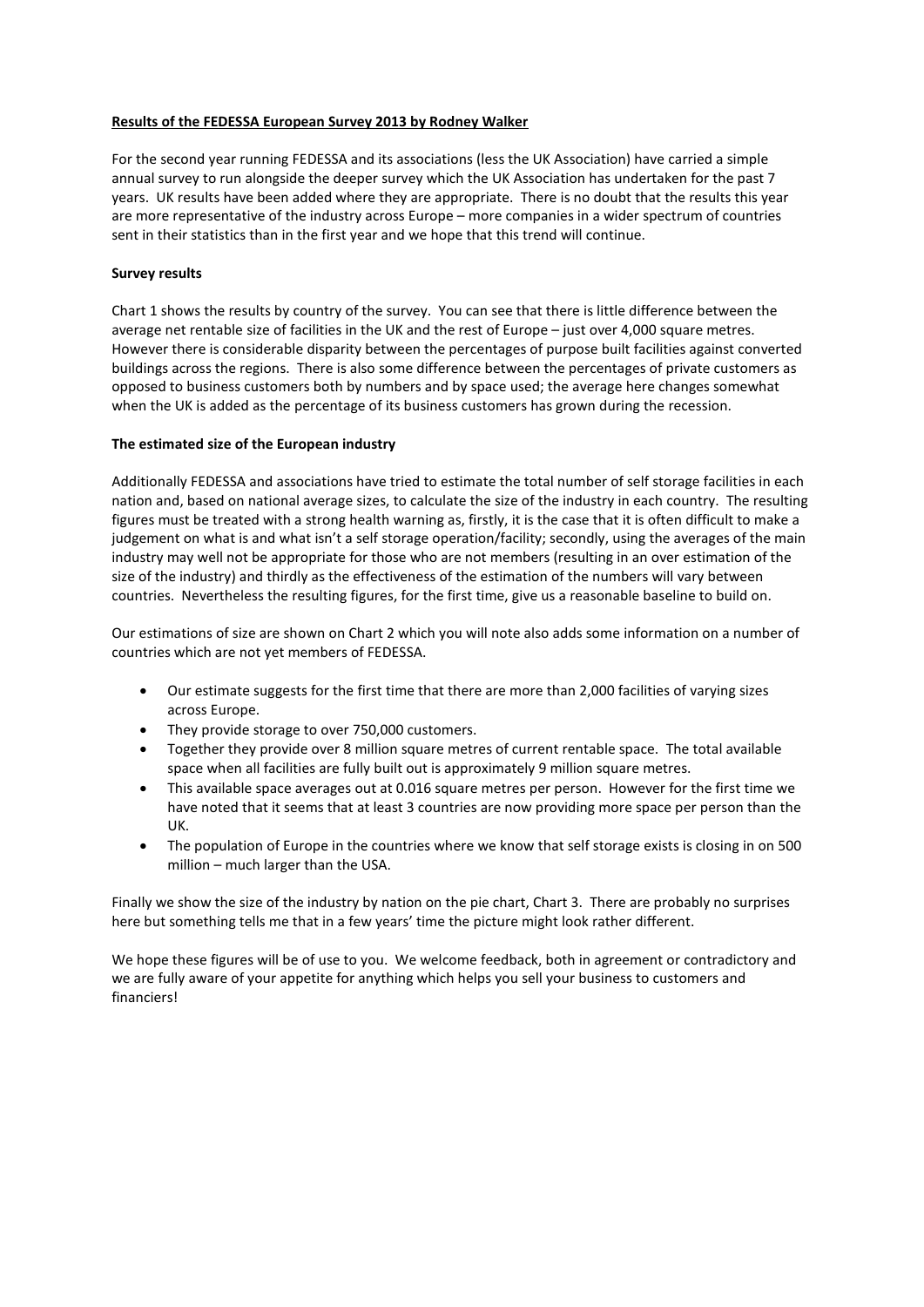| <b>CHART 1</b>        |                                                      |                                              |                                                            |                                           |                                              |                                                               |                                                                                                   |                                   |                               |                               |                                                   |                                               |                                                   |                                  |
|-----------------------|------------------------------------------------------|----------------------------------------------|------------------------------------------------------------|-------------------------------------------|----------------------------------------------|---------------------------------------------------------------|---------------------------------------------------------------------------------------------------|-----------------------------------|-------------------------------|-------------------------------|---------------------------------------------------|-----------------------------------------------|---------------------------------------------------|----------------------------------|
|                       |                                                      |                                              |                                                            |                                           |                                              |                                                               |                                                                                                   |                                   |                               |                               |                                                   |                                               |                                                   |                                  |
| Country               | %age<br>Purpose<br>Built (P) or<br>Conversion<br>(C) | Current<br>Net<br>rentable<br>m <sup>2</sup> | Fully<br>built<br><b>Net</b><br>rentable<br>m <sup>2</sup> | %age<br>Office<br>Yes (Y)<br>or No<br>(N) | %age<br>Shop<br>Yes<br>$(Y)$ or<br>No<br>(N) | $\%$<br>domestic<br>to<br>business<br>customers<br>(eg 70:30) | $\frac{1}{\sqrt{2}}$<br>domestic<br>to<br>business<br>customers<br>by space<br>(e.g.<br>$60:40$ ) | %age Fire<br>Detection?<br>Y or N | %age<br>Sprinklers?<br>Y or N | %age<br>CCTV<br>Y or<br>$N$ ? | %age<br>Electronic<br>Access<br>control Y<br>or N | %age<br>Individual<br>Unit<br>Alarm Y<br>or N | Do you<br>provide<br>insurance?<br>Y or N<br>%age | Est total<br>no of<br>facilities |
| Belgium               | 71P                                                  | 5580                                         | 5580                                                       | 100Y                                      | 100Y                                         | 70:30                                                         | 59:41                                                                                             | 100Y                              | 5Y                            | 100Y                          | 100Y                                              | 100N                                          | 100Y                                              | 29                               |
| Czech R               | 66C                                                  | 3374                                         | 3374                                                       | 100Y                                      | 100Y                                         | 72:28                                                         |                                                                                                   | 100Y                              | 100N                          | 100Y                          | 100Y                                              | 100Y                                          | 100Y                                              | $\mathbf{3}$                     |
| Denmark               | 63C                                                  | 4,088                                        | 4,211                                                      | 100Y                                      | 100Y                                         | 90:10                                                         | 82:18                                                                                             | 100Y                              | 100N                          | 100Y                          | 100Y                                              | 14Y                                           | 100Y                                              | 85                               |
| Finland               | 94C                                                  |                                              |                                                            | 28Y                                       | 28Y                                          |                                                               | 77:23                                                                                             | 84Y                               | 25Y                           | 100Y                          | 100Y                                              | 100N                                          | 100Y                                              | 85                               |
| France                | 46P                                                  | 3,804                                        | 3,804                                                      | 100Y                                      | 100Y                                         | 83:17                                                         | 73:27                                                                                             | 100Y                              | 4Y                            | 100Y                          | 100Y                                              | 100N                                          | 100Y                                              | 245                              |
| Germany               | 72P                                                  | 3,899                                        | 5,010                                                      | 100Y                                      | 100Y                                         | 76:24                                                         | 73:27                                                                                             | 100Y                              | 100N                          | 100Y                          | 100Y                                              | 50:50                                         | 94Y                                               | 86                               |
| Netherlands           | 60P                                                  | 4,501                                        | 4,673                                                      | 77Y                                       | 97Y                                          | 77:23                                                         | 71:29                                                                                             | 99Y                               | 18Y                           | 100Y                          | 100Y                                              | 19Y                                           | 94Y                                               | 264                              |
| Ireland               |                                                      |                                              |                                                            |                                           |                                              |                                                               |                                                                                                   |                                   |                               |                               |                                                   |                                               |                                                   | 25                               |
| Italy                 | 100C                                                 | 4,534                                        | 4,989                                                      | 39Y                                       | 97Y                                          | 62:38                                                         | 46:54                                                                                             | 100Y                              | 7Y                            | 100Y                          | 100Y                                              | 100Y                                          | 100Y                                              | 45                               |
| Norway                | 100C                                                 | 2,278                                        | 2,808                                                      | 84Y                                       | 84Y                                          |                                                               | 82:18                                                                                             | 100Y                              | 43Y                           | 100Y                          | 100Y                                              | 63Y                                           | 74Y                                               | 36                               |
| Poland                | 100P                                                 | 2,525                                        | 2,525                                                      | 50:50                                     | 100Y                                         | 61:39                                                         | 59:41                                                                                             | 100Y                              | 110N                          | 100Y                          | 100Y                                              | 100Y                                          | 100Y                                              | $6\phantom{.}6$                  |
| Spain                 | 89C                                                  | 3,176                                        | 3,722                                                      | 100Y                                      | 96Y                                          | 76:24                                                         | 72:28                                                                                             | 99Y                               | 21Y                           | 99Y                           | 98Y                                               | 88Y                                           | 100Y                                              | 167                              |
| Sweden                | 67P                                                  | 3,961                                        | 4,053                                                      | 98Y                                       | 98Y                                          | 81:19                                                         | 75:25                                                                                             | 96Y                               | 2Y                            | 92Y                           | 100Y                                              | 14Y                                           | 100Y                                              | 90                               |
| Switzerland           | 100C                                                 | 2,803                                        | 3,020                                                      | 83Y                                       | 83Y                                          | 82:18                                                         | 73:27                                                                                             | 92Y                               | 21Y                           | 100Y                          | 98Y                                               | 71Y                                           | 100Y                                              | 15                               |
| UK                    | 30P                                                  | 3,900                                        | 4,200                                                      | 100Y                                      | 100Y                                         |                                                               | 58:42                                                                                             | 90Y                               | 97N                           | 100Y                          | 95Y                                               | 45Y                                           | 98Y                                               | 830                              |
| Others                |                                                      |                                              |                                                            |                                           |                                              |                                                               |                                                                                                   |                                   |                               |                               |                                                   |                                               |                                                   | 52                               |
| Total no in<br>Europe |                                                      |                                              |                                                            |                                           |                                              |                                                               |                                                                                                   |                                   |                               |                               |                                                   |                                               |                                                   | 2063                             |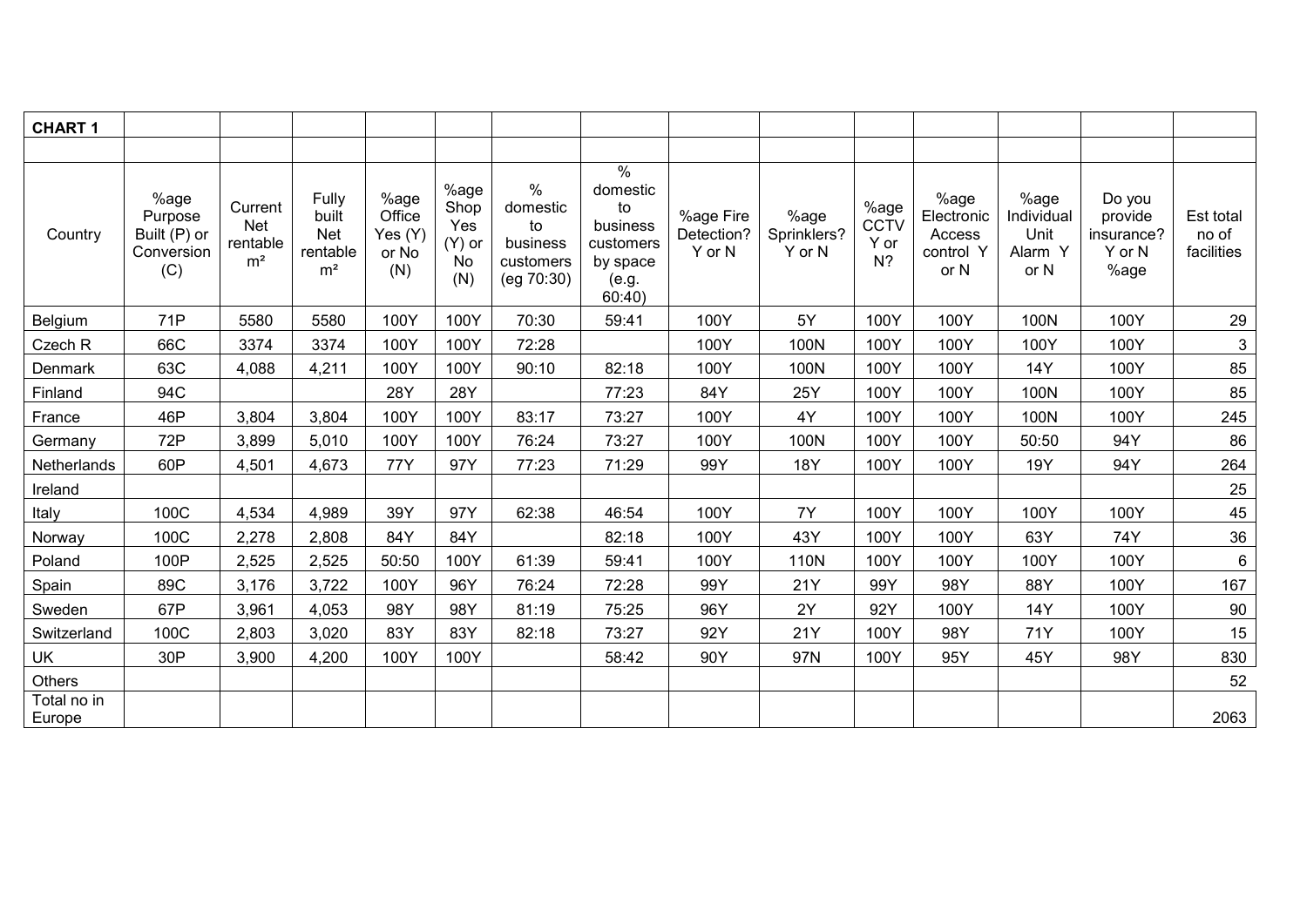## ESTIMATED SIZE CHART 2 as at 15/12/2013

| <b>COUNTRY</b>        | Population  | Number of<br>facilities | Total rentable<br>sqm | sqm per<br>person | Storage facilities per million<br>population |
|-----------------------|-------------|-------------------------|-----------------------|-------------------|----------------------------------------------|
| Austria               | 8,420,047   | 30                      | 117,000               | 0.014             | 3.6                                          |
| Belgium               | 10,771,720  | 29                      | 161,820               | 0.015             | 2.7                                          |
| <b>Czech Republic</b> | 10,505,291  | 3                       | 10,122                | 0.001             | 0.3                                          |
| Denmark               | 5,604,953   | 85                      | 347,480               | 0.062             | 15.2                                         |
| Estonia               | 1,320,657   | 1                       | 1,000                 | 0.001             | 0.8                                          |
| Finland               | 5,394,113   | 85                      | 286,195               | 0.053             | 15.8                                         |
| France                | 63,854,642  | 245                     | 931,980               | 0.015             | 3.8                                          |
| Germany               | 81,767,140  | 86                      | 335,314               | 0.004             | 1.1                                          |
| Hungary               | 9,927,150   | 1                       | 6,000                 | 0.001             | 0.1                                          |
| Ireland               | 4,668,409   | 25                      | 84,175                | 0.018             | 5.4                                          |
| Italy                 | 61,379,361  | 45                      | 204,030               | 0.003             | 0.7                                          |
| Latvia                | 2,212,161   | $\overline{2}$          | 5,000                 | 0.002             | 0.9                                          |
| Norway                | 4,962,447   | 36                      | 82,008                | 0.017             | 7.3                                          |
| Poland                | 38,243,128  | 6                       | 15,150                | 0.000             | 0.2                                          |
| Portugal              | 10,742,092  | 16                      | 44,000                | 0.004             | 1.5                                          |
| Romania               | 21,311,519  | $\overline{2}$          | 8,000                 | 0.000             | 0.1                                          |
| Spain                 | 47,072,870  | 167                     | 530,392               | 0.011             | 3.5                                          |
| Sweden                | 9,476,348   | 90                      | 356,490               | 0.038             | 9.5                                          |
| Switzerland           | 7,739,108   | 15                      | 42,045                | 0.005             | 1.9                                          |
| The Netherlands       | 16,807,782  | 264                     | 1,188,264             | 0.071             | 15.7                                         |
| UK                    | 63,220,315  | 830                     | 3,237,000             | 0.051             | 13.1                                         |
| <b>TOTALS</b>         | 485,401,253 | 2,063                   | 7,993,465             | 0.016             | 4.3                                          |